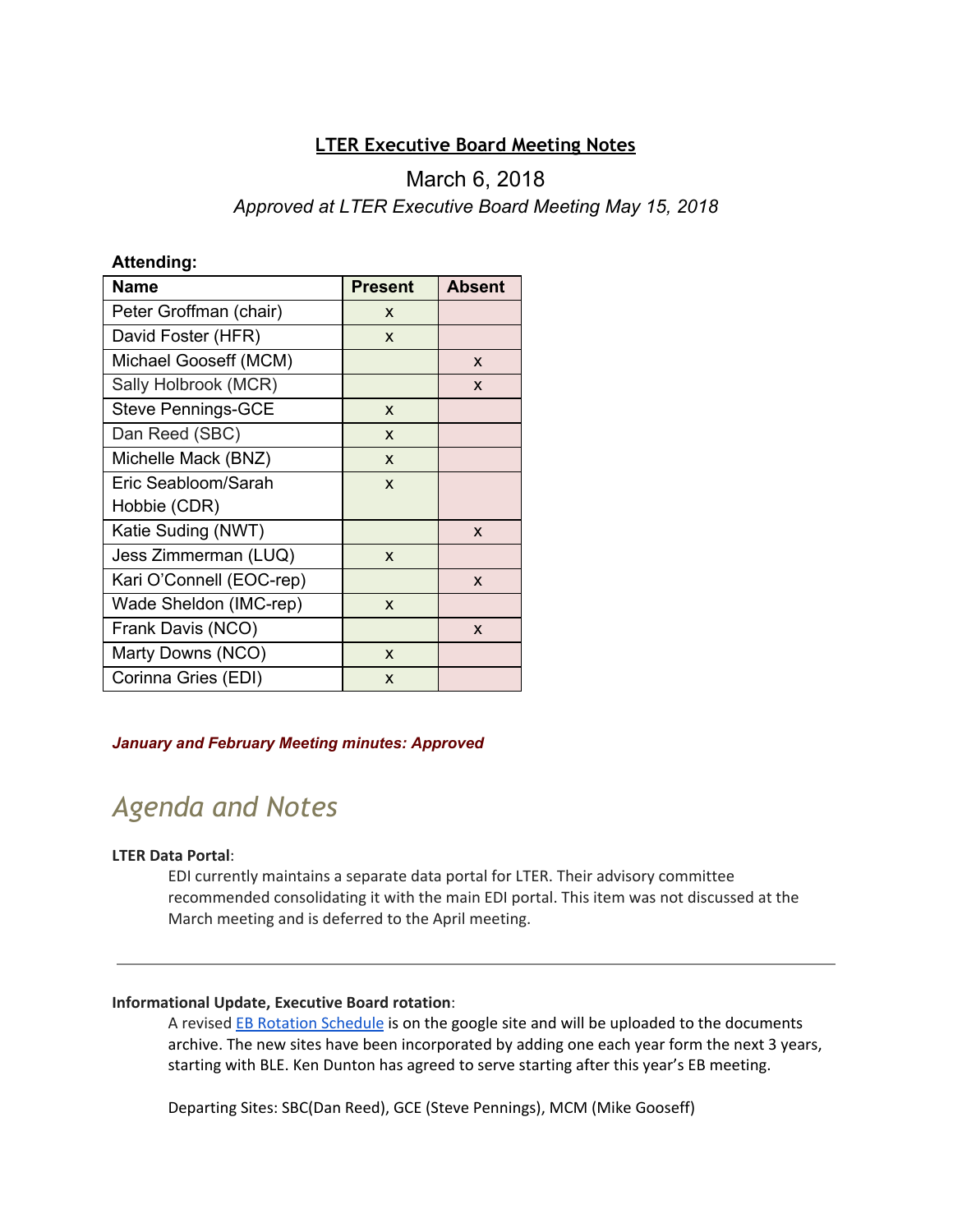Incoming sites: PAL (Oscar Schofield - to be new PI in 2019), BLE (Ken Dunton), NTL (Emily Stanley - not yet confirmed)

In a related update, Wade Sheldon will complete his service as the Executive Board Representative from the Information Management Committee after the 2017 Science Council Meeting. The new representative from the committee will be elected this spring and (pending Executive Board approval) begin joining calls in June.

#### **Planning for All-Scientists' Meeting (ASM)**

#### **Questions for discussion:**

- What kind of role does the Executive Board want to play?
- Workshop solicitations will be out soon, but is there anything particular the Executive Board would like to see, organize, etc.
- NSF is discussing what they want to do -- Is there anything we'd like them to present/discuss?
- Any thoughts on the most effective format for NSF interaction?

#### **Discussion:**

- We have made some really good progress in the last few years on interactions with other networks. Critical Zone Observatories, for instance, are addressing a lot of issues that the LTER grappled with in the 70s and 80s. A few sites (Luquillo, Niwot, for example) host LTER, NEON, and CZO sites. Peter Groffman is really interested in making sure there are some workshops proposed to facilitate interactions with other Networks.
- The Education Group is developing a pretty ambitious agenda for the ASM.
- We want to make sure that the Synthesis Working Groups have a forum -- both for sharing their work and accomplishments and for exploring the potential interactions between them.
- NSF will have some time set aside for a presentation and or conversation. Are there particular topics or questions that we want to put on the agenda for that time?
- Michelle Mack would like to convene a meeting of the arctic and subarctic sites along with Program Officers from NSF Office of Polar Programs (OPP) and Division of Environmental Biology (DEB) as well as Logistics Support.
	- There's a good chance that OPP and DEB program officers will be in attendance, Logistics support probably will not unless we specifically request it or arrange for them to call in at a particular time.
- It would be a good time to asses the way the restructuring of LTER-EDI-NCO is going and how we might want to adjust it going forward. In particular, it would be an opportunity to assess whether expectations and budgets for EDI, NCO, and the LTER Chair position are well-aligned, but we will want to have a clear plan for doing so in an effective and fact-based way.

Proposed plan: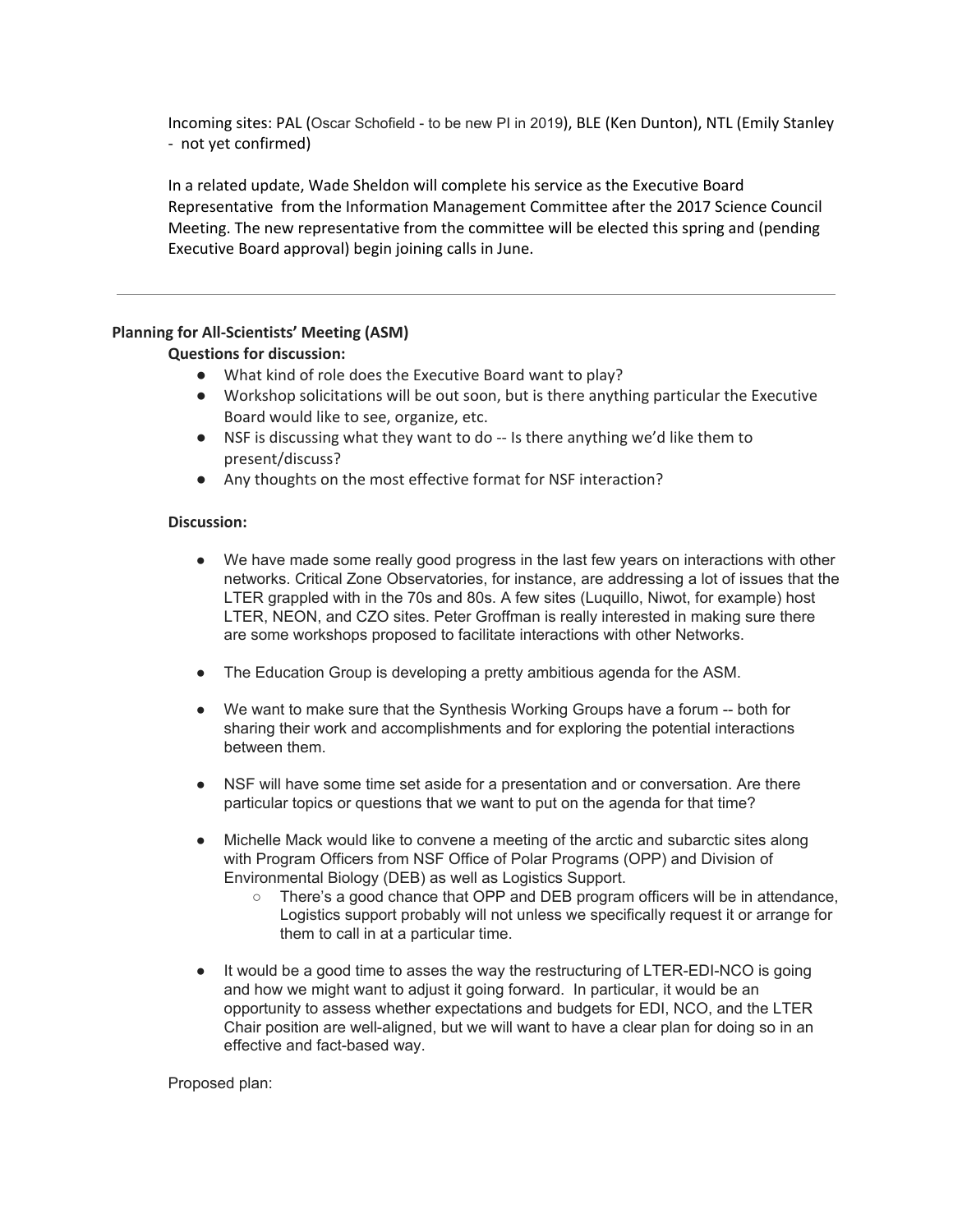- Marty Downs will send the following documents to the EB in advance of the April Meeting. In April, we will plan how to frame a broader discussion at the in-person meeting in May.
	- LTER-NCO self-study
	- LTER review report (when we receive it)
	- EDI self-study for Advisory Committee
	- EDI Advisory Committee report (heavily focused on customer outreach/relations)

#### **Agendas for Science Council Executive Board Meeting, Science Council Business Meeting and PI Meeting**

The LTER Network's 40th Anniversary and Review is coming up in 2020 and a good deal of planning will be required to address both the decadal review (primarily internal) and any sort of external promotion (book, conference, special issue, review article?). How should we begin the process?

#### **Discussion:**

- Is the review strictly necessary? Yes, it is! NSF typically ends major programs after a decade of funding. LTER is a conspicuous exception to that rule, so we really do need to do a decadal review to help justify continued funding.
- One approach would be to use some of the longest running experiments as case studies. We could ask how have results changed over the course of the experiments? What would the effect sizes have been at 30 years and what are they after 50 years? How has our interpretation changed?
- Experiments are the thing that may be falling through the cracks. What has been powerful, what do we think has worked?
- Bob Waide is leading a multi-authored book on the history of LTER, Groffman is one of the authors. The group is meeting in June to further develop the strategy.
- Externally, one of the most effective ways of reaching other scientists (and the media) is to do a really high-profile review and signature article -- ideally in Science or Nature.
- Inwardly, we have so many people who have come on in the last 10 or 15 years, who really don't look back to the history of the Network. It would be interesting to figure out a way to really allow today's Network participants to understand the significant ways that the Network has changed - for the good and maybe also for the not-so-good. We've gained breadth in discipline, geography, and approach, but also lost an intimate connection to NSF.
- Part of the review could be to pick up on this discussion of how LTER is governed. Maybe as the Network gets larger, we need a different governance structure?
- Last year we discussed "What's the lifespan of a site?" Someone with the right skills could actually take a hard look at that. Do older sites become less productive or do they just keep getting stronger and stronger? Are we able to address qualitatively different kinds of questions as we get into very long-term research?
	- This kind of analysis might require an external body. If we tried to do it internally it could be contentious and would lack legitimacy.

#### **Action:**

● Formed a subcommittee (Jess Zimmerman, Eric Seabloom, David Foster) to review the previous decadal reviews, report what has been done in the past and make some proposals for how to approach it for 2020.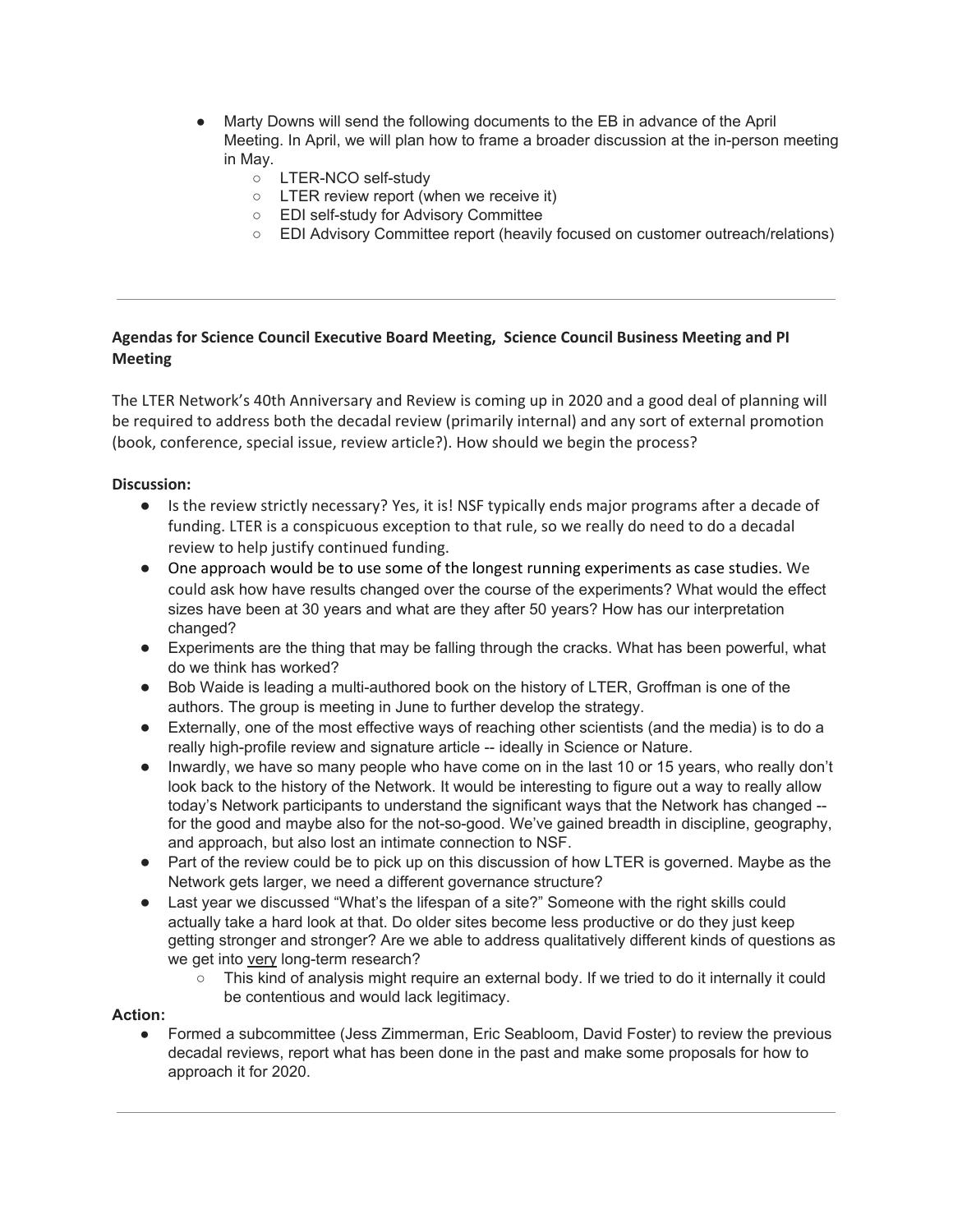#### **Strategic Planning**

**Context:** The recent PI survey indicated that there was interest in including some additional strategic planning as part of the Science Council Meeting. That could include several kinds of discussions, such as:

- Identifying big cross-site challenges and knowledge gaps.
- Building bridges to other Networks or organizations.
- Identifying funding opportunities (or types of opportunities) worth pursuing.
- Prioritizing specific activities at the Network level.

Open questions: What's the appropriate venue? Science Council business meeting? Possibly set aside additional time? How can we frame the discussion in a way that will result in a productive conversation?

#### **Discussion:**

- Strategic planning really is part of the 40th anniversary review discussion. Part of the task should be to identify the big issues facing the Network.
- If we are going to have a discussion of how is the new structure working out, that too is appropriate to the 40th anniversary review.
- In 2016 we had a separate afternoon session for a hour or so to discuss the new NCO. We probably should do something similar for the decadal review and keep it separate from the business meeting.
- In 2017, we made it part of the business meeting and the quality of the discussion was poor.
- To generate a really good discussion, we want to provide participants with enough information in advance and enough time to form thoughtful questions and proposals. We need to bring people up to speed with the issues, concerns, and accomplishments.

#### **Action**:

- Marty Downs and Peter Groffman are working on a draft agenda for the Science Council meetings and will include at least a separate hour for discussion of the 40th anniversary review and possibly an hour for discussion of the LTER-NCO-EDI relationship.
- How to structure that discussion is still an open question. We need to identify a plan and a facilitator.

#### **Principal Investigator Meeting**

**Context**: Friday morning is devoted to the PI meeting. It can be a very useful opportunity to share experiences and approaches to managing a site.

- In 2017 it focused largely on structures for managing site operations and site succession.
- Do we want to identify a focus area for 2018? Some possibilities are: Inclusion, Title IX policies? Mentoring? Leveraged funding?
- It's helpful to identify someone willing to organize and facilitate that meeting.

#### **Discussion:**

- Will there be time for the PIs without the NSF program officers?
- We could have two sessions; one with all the PIs plus the NSF program officers (1.5 hours), then a time for PI-only discussion.